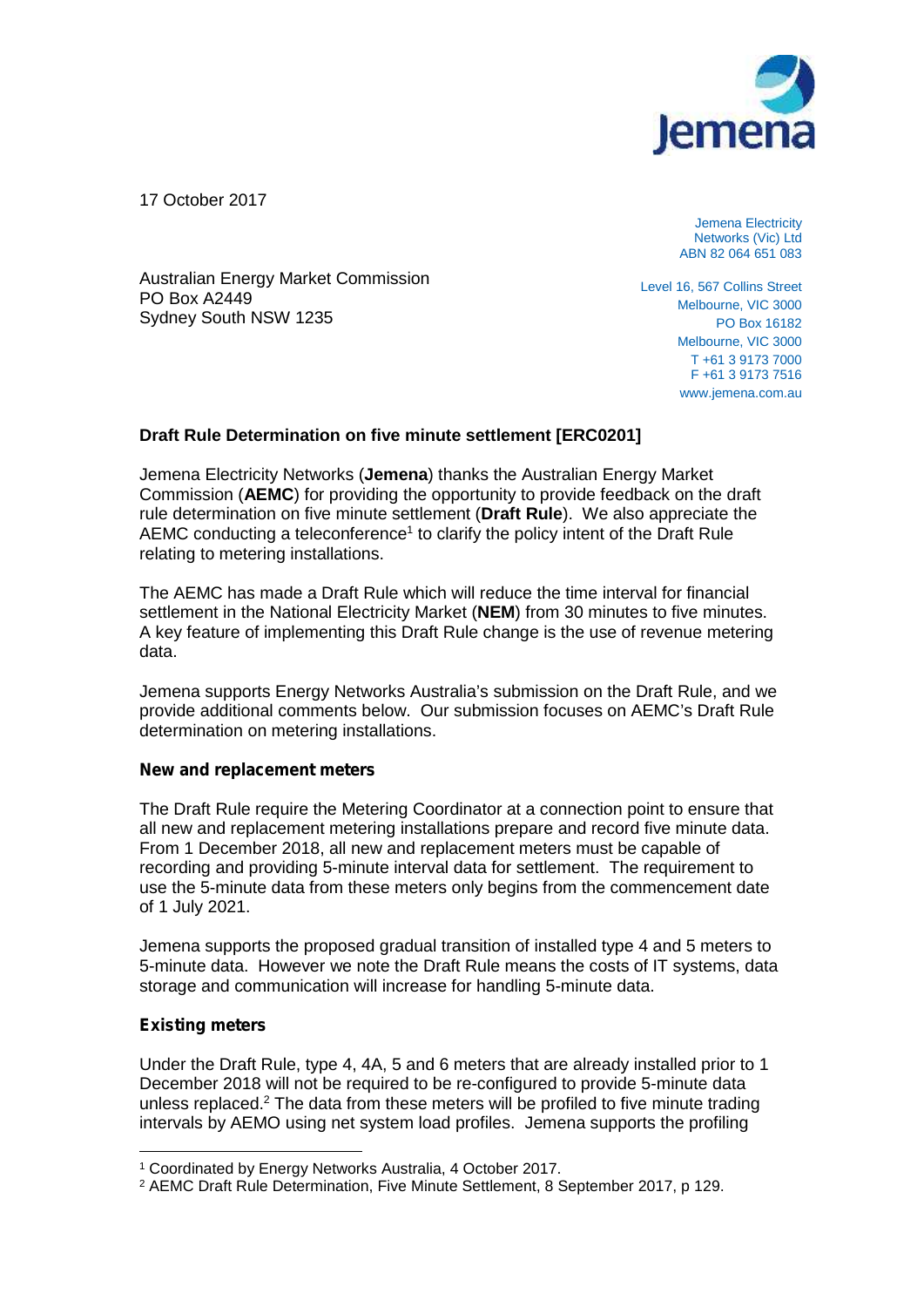approach as it minimises the cost to support the implementation of 5-minute resolution data for settlement in the NEM.

We appreciate the AEMC is mindful of these costs and have proposed to 'grandfather' these meters from providing 5-minute data until they are replaced.

### *Maximising existing metering capability*

The Victorian Government has gazetted Ministerial Orders<sup>3</sup> (**Orders**) to not implement competition in metering services in Victoria as required under the National Electricity Rules (**NER**). Under the Orders, the only person who can be appointed as the Metering Coordinator in respect of a connection point for small retail customers<sup>4</sup> on or after 1 December 2017 is the Victorian distribution network service provider (**DNSP**); and the DNSP is required to install type 5 AMI meter<sup>5</sup> and these meters are capable of remote data acquisition at such connection points. Accordingly, Victorian DNSPs will continue to install type 5 AMI meters until the Orders are revoked.

Noteworthy, in Victoria, more than 2.8 million AMI meters have been installed as part of a mass rollout of smart meters to small retail customers. The roll out program was completed in 2014 and the meters are relatively new meaning they are unlikely to be replaced in the short term. Victorian type 5 AMI meters have remote data acquisition, but registered in the market as type 5. Most of these meters currently send 30-minute interval data to AEMO on a daily basis for settlement in the NEM The Victorian Government may determine there are benefits in remotely re configuring AMI meters installed prior to 1 December 2018 to provide 5-minute data. Until such a decision is made, the Australian Energy Market Operator (**AEMO**) would have to be profiled the meter data to 5-minute trading intervals. The costs to re configure these meters, strengthen the communication system and increase the data storage to support implementation of 5-minute settlement will be significant. Subject to the government determination and implementation timeframe, there may be more than 2.8 million meters providing 5-minute data to AEMO on a daily basis for settlement in the NEM. Jemena will work with the Victorian Government to develop the most efficient policy outcomes for Victorian customers.

Currently, clause 7.8.2(a)(9) of the NER states:

"7.8.2 (a)(9) includes facilities for storing *interval energy data* for a period of at least 35 *days* if the *metering installation* is registered as a type 1, 2, 3 or 4 *metering installation*;"

In order to cost efficiently deliver this outcome, it is imperative that the data storage requirement in clause 7.8.2(a)(9) of the Draft Rule be extended to meters that are registered in the market as type 5 meters, but have remote data acquisition. In our view, if a type 5 meter that is remotely read (daily, weekly or monthly basis) then it does not require 200 days of storage.

<sup>3</sup> Ministerial Orders made under section 16BA(1) of the National Electricity Victoria Act 2005 and sections 15A and 46D of the Electricity Industry Act 2000.

<sup>4</sup> Small retail customers are those customers with an annual volume consumption of electricity of less than 160MWh.

<sup>5</sup> Advanced Metering Infrastructure Meters that comply with the Minimum Functional **Specification** 

<sup>(</sup>Victoria)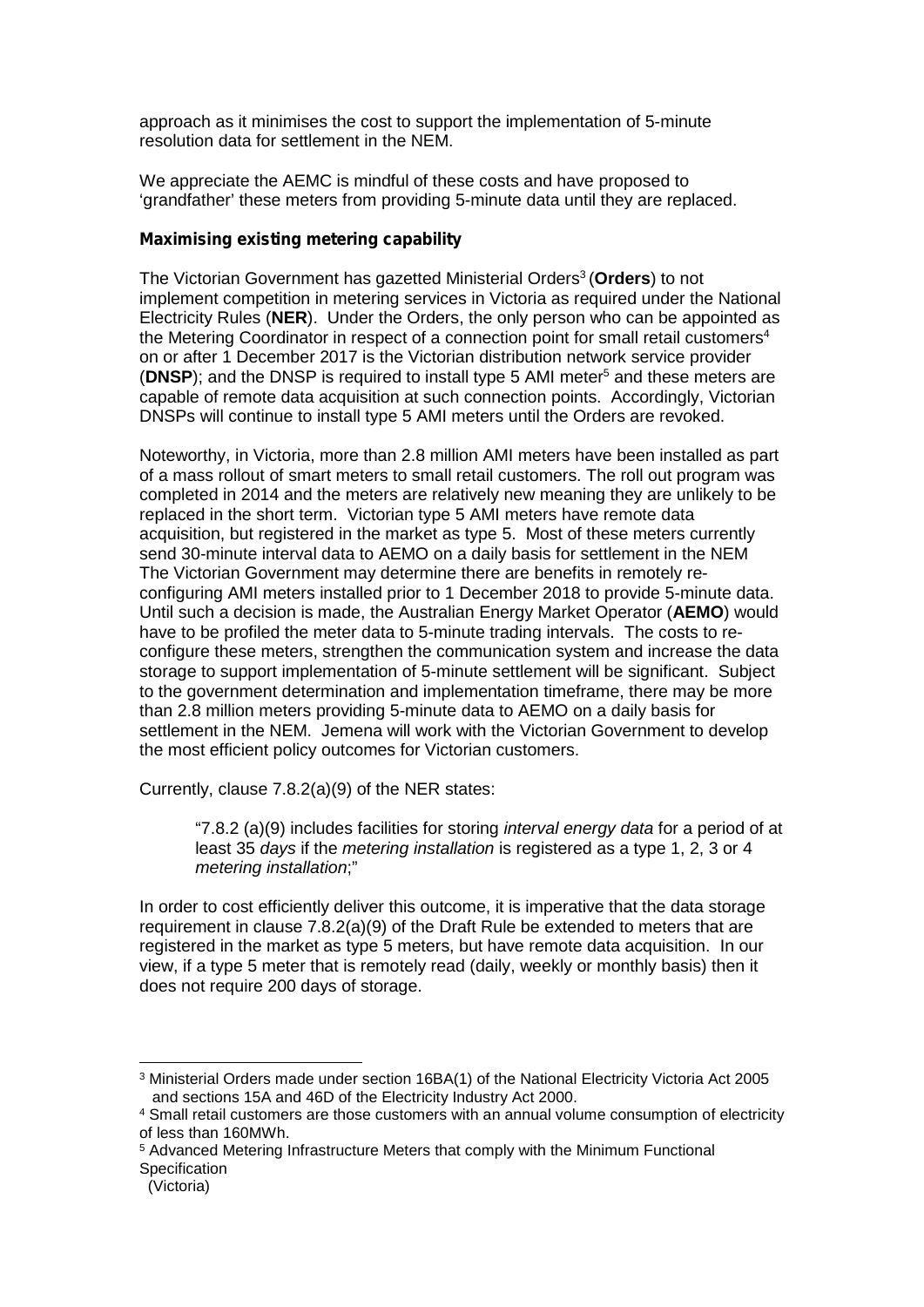In submissions to the AEMC's directions paper, the AEMC was informed that remotely read type 5 AMI interval meters may *not* be able to meet the 200 day storage requirement, but could be re-configured to locally store 30-35 days' worth of data. $6$  However, the reconfigured meters may just fall short of 35 days of data storage requirement. Therefore, it is important to include type 5 meters that have remote data acquisition in clause 7.8.2 (a1) so that the meters comes under AEMO's remit for exemption of the data storage requirements under clause 7.8.2(a)(9). In the draft rule, new clause 7.8.2 (a1) excludes type 5 meters. It is drafted as follows:

"*AEMO* may exempt a *Metering Provider* at a *connection point* from complying with the data storage requirements under clause 7.8.2(a)(9) for types 1, 2, 3, and 4 *metering installations* installed prior to 1 July 2021. *AEMO* may only grant an exemption under this clause where it is reasonably satisfied that the *Metering Provider* will be able to otherwise satisfy the requirements of Chapter 7."

Jemena requests the AEMC consider amending clause 7.8.2(a)(9) 7.8.2 (a1) to include type 5 meters that have remote data acquisition. Jemena is concerned that if the clauses are not amended to explicitly recognise these type 5 meters, AEMO may consider it is beyond their legal power or authority to exempt type 5 meters from complying with the data storage requirement. This opportunity (subject to Victorian government policy decision) to have more than 2.8 million meters providing 5-minute data to the NEM should be an option.

### *Metering implementation timeframe*

Transitional rule 11.100.2 (a) requires AEMO must review and, where necessary, amend 16 procedures and publish the documents by 1 December 2020. Transitional rule 11.100.2 (b) requires the Information Exchange Committee must make B2B Recommendation to support the amending rule by 3 December 2018.

Jemena considers 7 months (between 1 December 2020 and 1 July 2021) is insufficient time to finalise business requirements, build and test the necessary changes. We recommend the review of the B2B and NEM procedures be brought forward by a year to 1 December 2019. Alternatively, publication of procedures (11) to (16) be brought forward to 1 December 2019 and the remainder published by 1 December 2020. The alternative approach will spread AEMO's work load over two years whilst providing retailers, DNSPs and meter data providers sufficient time build and test the necessary IT systems to support implementation of the 5-minute settlement rule.

The transitional rule 11.100.5 (exemption from meter data storage requirements) requires AEMO to establish and publish the procedure required by new clause 7.8.2(a2) in respect of exemptions from data storage requirements by 1 December 2020.

Jemena recommends that this date be brought forward to 1 December 2019. DNSPs need to be informed on AEMO's exemption requirements much earlier than the proposed date of 1 December 2020. This is especially important to Victorian DNSPs in their investigation on the feasibility of remotely re-configuring more than 2.8 million type 5 AMI meters.

<sup>6</sup> AEMC Draft Rule Determination, Five Minute Settlement, 8 September 2017, p 85